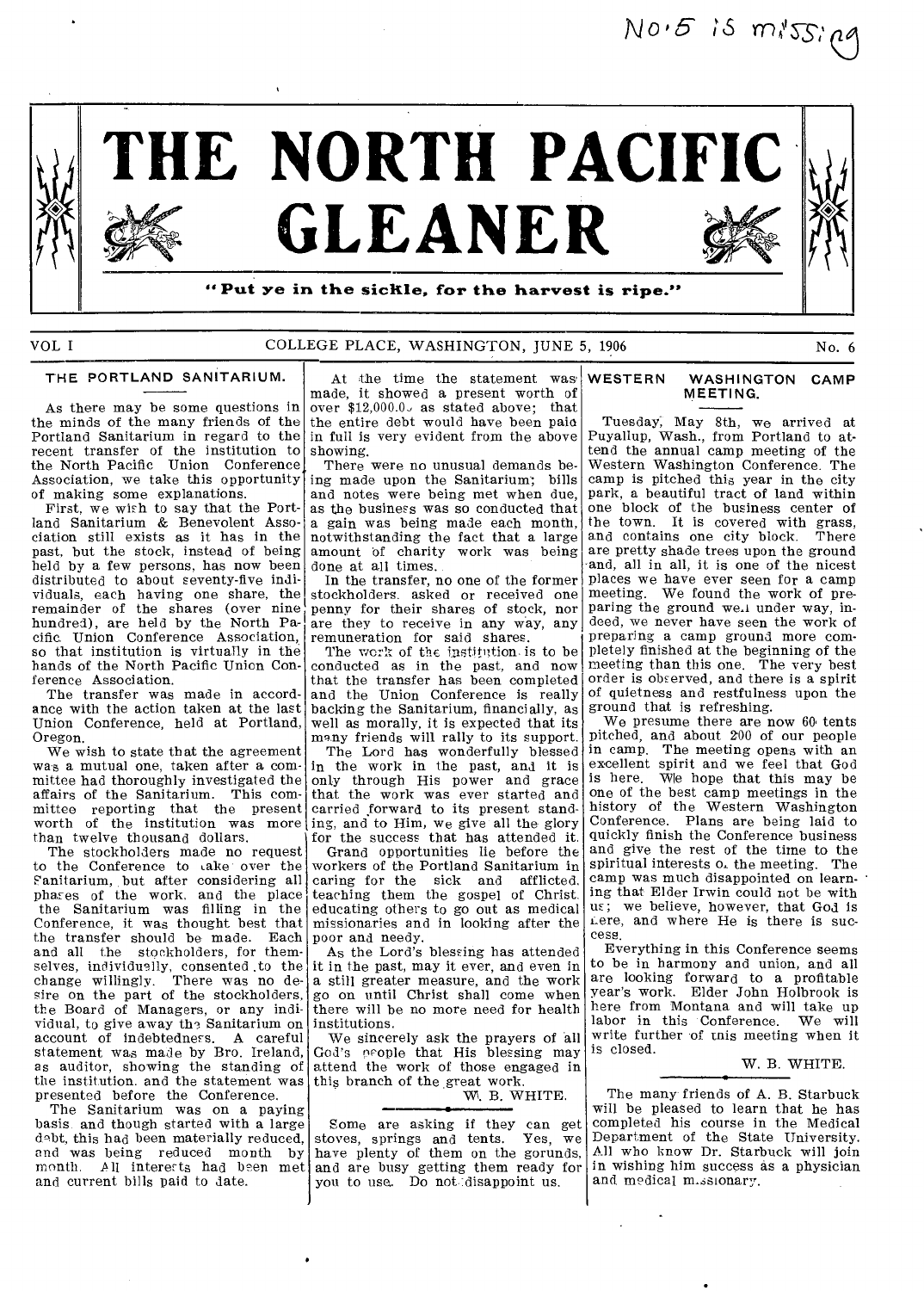### **2 THE NORTH PACIFIC GLEANER**

### **The North Pacific Gleaner**

PUBLISHED WEEKLY

BY THE

NORTH PACIFIC UNION CONFERENCE OF SEVENTH-DAY ADVENTISTS

OFFICE IN WALLA WALLA COLLEGE BUILDING College Place, Washington

EDITORIAL COMMITTEE: W. B. WHITE F. M. BURG M. E. CADY A. J. BREED

Application made for entry as second-class matter at the Postoffice, College Place, Wash.

### **SECOND EDITION**

**of the** 

**SPECIAL EARTHQUAKE NUMBER** 

## **of the**

## **SIGNS OF THE TIMES**

**With Fire Scene Supplement.** 

We are glad to announce that a second edition of the Special Earthquake Number of the SIGNS OF THE TIMES has just been issued, accompanied by a beautiful supplement showing the great fire in San Francisco immediately following the earthquake. The protograph from which this engraving was made was taken on the morning of April 18, just six hours after the great trembler. It is by far the finest view  $0.$  the terrible calamity that we have seen. and the engraving itself is well worth the price of the paper. It is printed on heavy book paper 91/2 x12 inches, suitable for framing.

This second edition contains many new and striking illustrations, as well as much new matter, thus bringing it right up to date.

The price, including the supplement, remains the same. In lots of less than one thousand 3 cents a copy. 1000 or more  $2\frac{1}{2}$  cents a copy.

We are informed that over half a million copies of this special number have already been printed, and the employes of the Pacific Press are working night and day to fill orders.

Newsboys in several cities are selling them on the streets, and large orders have been sent in direct by news agents.

The editors of leading papers in different parts of the country have written the publishers comp...menting them on the splendid issue, and asking permission to copy articles and use some of the illustrations. The editor of the LITERARY DIGEST was one of these. Thus the SIGNS is acknowledged to be the journal giving the best account of this terrible calamity of any paper published.

One encouraging feature about this whole campaign is the fact that no one is losing money by it, as the papers are being sold and not given away. It is self-supporting missionary work, and in addition to this, financial help is being given the Pacific Press, which was a great sufferer from the calamity.

SUBSCRIPTION PRICE, FIFTY CENTS A YEAR the splendid opportunity it affords us<br>
EDITOR C. H. CASTLE last days, with the assurance that the But above and beyond all this is to give the world the truth for these last days, with the assurance that the people will now read what is placed in their hands. Never before in the history of our work have we had such a grand opportunity as this.

We therefore appear to our people once more to take hold of this work and give this second edition of the  $\mu$ arthquake SIGNS a wide circulation. With the changes that have been made in the illustrations and the addition of new reading matter, accompanied by this beautiful supplement, the territory can be re-canvassed and large numbers sold.

Order direct from the publishers, Mountain View, Cal., or from our tract society.

### **CARROLLTON, WASH.**

Not having seen any report from this place, I will write a few lines. The church, here, has seemed almost dead for some time, but on talking the matter over with some of the members we decided to begin prayer meetings on Thursday evening, as the Methodists hold one on Wednesday evening in the same neighborhood. We began meetings February 15 with only two present besides the family at whose house the meeting was held. The Spirit came in and we received a blessing. The meetings have been increasing in interest, and more and more have been attending until last Thursday evening all united in declaring that it was the best meeting they had ever attended. All were seeking the Lord earnestly and the Holy spirit came upon us in power and the room seemed to be filled with His presence. Tears flowed freely and we rejoiced together before the Lord. never witnessed such a change in a church before, for in our Sabbath School and meetings all are full of life and interest.

We all feel determined to seek the Lord until we get where He can use us to lead others into the truth. We all feel to praise the Lord for what He has done and is doing for us. The enemy tried hard to overthrow our work but we sought the Lord earnestly and unitedly and He has given us the victory. Praise His name! May the Lord help us to live so that many precious souls may be saved in this community. J. T. ROBERSON.

### **BLESSINGS THAT HAVE FOLLOW-ED THE EARTHQUAKE.**

While nearly all papers and magazines are publishing details of the great catastrophe which has recently visited the Pacific Coast, it may be well for us to recount briefly a few of the precious blessings which the good Lord has showered upon us just at this time when blessings were so much needed to quiet wrought nerves and to re-establish the good cheer and hope of those who have suffered.

God's dealing with his children is wonderfully planned and executed; and in such a time as this it is indeed comforting and reassuring to know tnat God so times the giving of his most precious blessings that they shall come immediately following the severest chastisements.

Please note the following points and enter with us into the enjoyment of them:

I. Although the walls of the Pacific Press building were thrown down, still the machines, with the exception of the linotypes, were uninjured so tnat the office was running as usual in a few hours after the earthquake.

2. While there was a great loss in property by this destruction, the Lord moved upon the hearts of his people to give liberally,, for the relief of the -Pacific Press. Thus the damage will be fully repaired and both the Pacific Press and our people will be made better from the experience. In receiving the gifts, the Pacific Press will learn anew the strength and liberality of the supporters of this cause, and in the giving, the hearts of the people will be enlarged and made stronger.

3. During the three weeks following the earthquake the SIGNS OF THE TIMES has had a greater cicculation than during six months under normal conditions. What a wonderful bles-What a wonderful blessing this is to the world, to the workers, and to the Pacinc Press.

4.Orders are coming in, yes they are literally piling up, for the souvenir booklet which shows views of the earthquake, and for the tract which tells the meaning of these things. It is wonderful \_low an incident like this can arouse tne people everywhere to service. This is another evidence that God has abundant resources within His power for setting in motion the mighty forces which will close His work of righteousness.

5. Whereas in the past our people have worked hard to sell the SIGNS and other literature, this experience has turned the tables about so that the people call after our agents and are greatly pleased that an opporunitv is thus given them to buy the truth; and whereas our agents have, often found it difficult to make a living from the sale of papers, they are now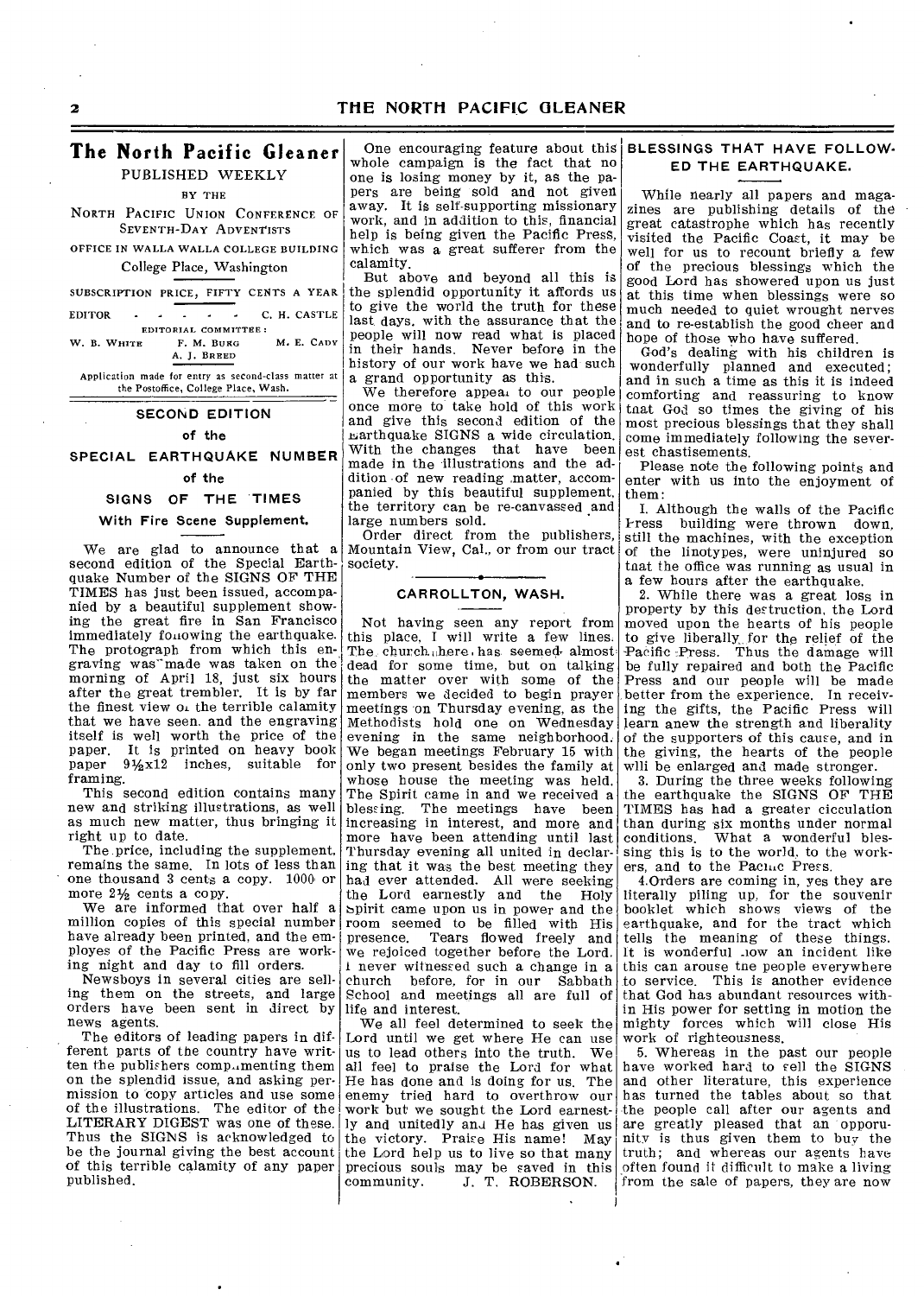finding that they can earn more from received for many thousands of copies the SIGNS than from working at a trade.

6. The earthquake smashed nearly all the vases and breakable decorations in the homes of the people, and the Lord has enabled many of the sufferers to transfer their affections from such things to that which is more stable and enauring. This also, while it seemed a temporary greivance, has really been a blessing.

7. Many who before were only halfhearted in the service of God have learned the infinite value of walking with God from day to day so as to be prepared for whatever may come. Naturally an earthquake of this kind stirs up the good, sets it working, and it helps the people to take a bold stand against sin and to put it away. In thousands of homes in this stricken district the Lord's name is honored and His will obeyed more than ever in the past.

It seems good indeed, to see the activity of the Pacific Press since the earthquake. The circulation of the SIGNS OF THE TIMES has gone beyond all past records. In fact the orders have come in so rapidly that it has been impossible to handle them on time. The hands have been working almost night and day and yet several times they have told me that they had not had" time to count-up the orders for the SIGNS for two days.

While I am dictating these few words there are fully a score of our sisters sitting at large tables in the halls of the Pacific Press building folding the SIGNS OF THE TIMES. This morning the manager of the Circulating Department reported that the orders had gained on them until there were more than 30,000 orders ahead of what they had been able to fill, and so an invitation was sent out to many of our sisters in the neighborhood to come in during the afternoon and  $h \circ p$ . Therefore, if our good people Therefore, if our good people who are doing such splendid work all through the United States should not receive their papers or their souvenir booklets, or their tracts promptly, they will be able to excuse the workers in the Pacific Press in view of the splendid effort they are putting forth. But for many young men and women to in behalf of the sacred interests of this, the greatest opportunity ever brought to our doors for spreading the truth. we appeal to our people not to stop work because their supplies are delayed for a few days or from fear that they will not be received.

The Pacific Press is turning away every item of commercial work that would interfere with this movement, and with God's blessing they will be able to meet the needs of the hour and supply your people with materials for their work. The papers are still sell-

of the souvenir booklet and the special<br>tract. Watch the advertisements Watch the advertisements which appear in our papers from week to week and with' all the energy and consecration which Gou has given you, join with us in tne work.

E. R. PALMER, Sec. Gen. Conf. Pub. Dept.

# • PORTLAND SANITARIUM.

The work at the Sanitarium is going along very nicely. All seem to be enjoying the work in which they are engaged and are trying to uphold the principles for which the institution stands.

At our regular monthly helpers' meeting, Sunday, May 6th, we were very glad to have with us Eld. W. B. White, Eld. A. J. Breed and Dr. Froom, Secretary of the General Conference Medical Association. The talks given by these brethren were very much appreciated. We are always glad to hear from those who are engaged in the general work, as they are able to tell us how the work is progressing in other lines which is an encouragment to us and this enables us to be more zealous in the work in this place.

Drs. B. N. and Mayme MacLafferty left us on the evening of the 8th for Aberdeen, where they expect to spend a few days visiting friends and relatives and will then go on to Port Townsend where they expect  $\therefore$  open<br>up the work the first of June Our up the work the first of June best wishes go with them, and we trust they will meet with much success in this new place.

We are receiving quite a number of applications from both young men and young women to enter our class which begins November 1st. We hope to have a class of good, bright young men and women to join our family at this time.

We find that the calls for medical missionary nurses are so many that it seems quite impossible to supply nearly all that are looking for this kind of help. There are great opportunities enter this work, as there is no line that affords such good opportunities for helping our fellowmen.

Miss Susie Arnold. of the class of '94, is .at the Sanitarium, visiting old friends and acquaintances. She has been engaged in private nursing at her home in Southern Oregon, and has met with good success, which we believe, is due to the principles and system taught in our Sanitariums.

ing wonderfully and orders are being Dr. B. N. MacLafferty, has accepted an ber. also other reports. Dr. N. C. MacLafferty, brother of

invitation to connect with Portland Sanitarium as one of the physicians. He has already entered upon his duties, and we trust his associations with us will be mutually helpful.

Dr. Froom is staying at the Sanitarium for a few days assisting Dr. Mac-Lafferty during the absence of Dr. Simmons.

The Sanitarium expects to pitch two tents on the camp ground at Woodburn for the benefit of the helpers and friends of the Sanitarium who attend the meeting. As many as possible are planning to attend.

Bro. C. C. Waterman and family, formerly of Battle Creek, arrived at the Sanitarium a short time ago. Bro. Waterman is connected with the Sanitarium Food Co. as one of the bakers, and his wife is working at the Sanitarium. We are glad to welcome them among us.

The Sanitarium family is taking quite an interest in the distribution of the special number of the "Signs" 'he "Earthquake Number." We trust that much good will come as a result of these efforts.

Having again accepted a position on the College Faculty of Walla Walla r`ollege, it becomes necessary for another to take up the work of Treasurer of the Union Conference -and Editor of the Gleaner. Brother C. H. Castle has been selected for the place, and I bespeak for im the hearty cooperation of all our brethren. Brother Castle needs no introduction to many of our readers, and his experience in this kind of work in the past insures his success in his new field.

All future communications with the Gleaner should be addressed to Brother Castle at College Place, Wash. Also all money for the North Pacific Union Conference should be sent to the same address.

Wishing the Geaner the success it ueserves in the work to which it has been consecrated, I withdraw from the field of journalism.

0. K. BUTLER.

In our last issue we stated that we would not be hie to send forth this number of the Gleaner at the regular time for its weekly appearance, hence the omission and delay. We trust our readers will bear with us for this, and hope to henceforth send out the paper regularly.

A full report of the Milton, Ore., camp meeting will be in the next num-